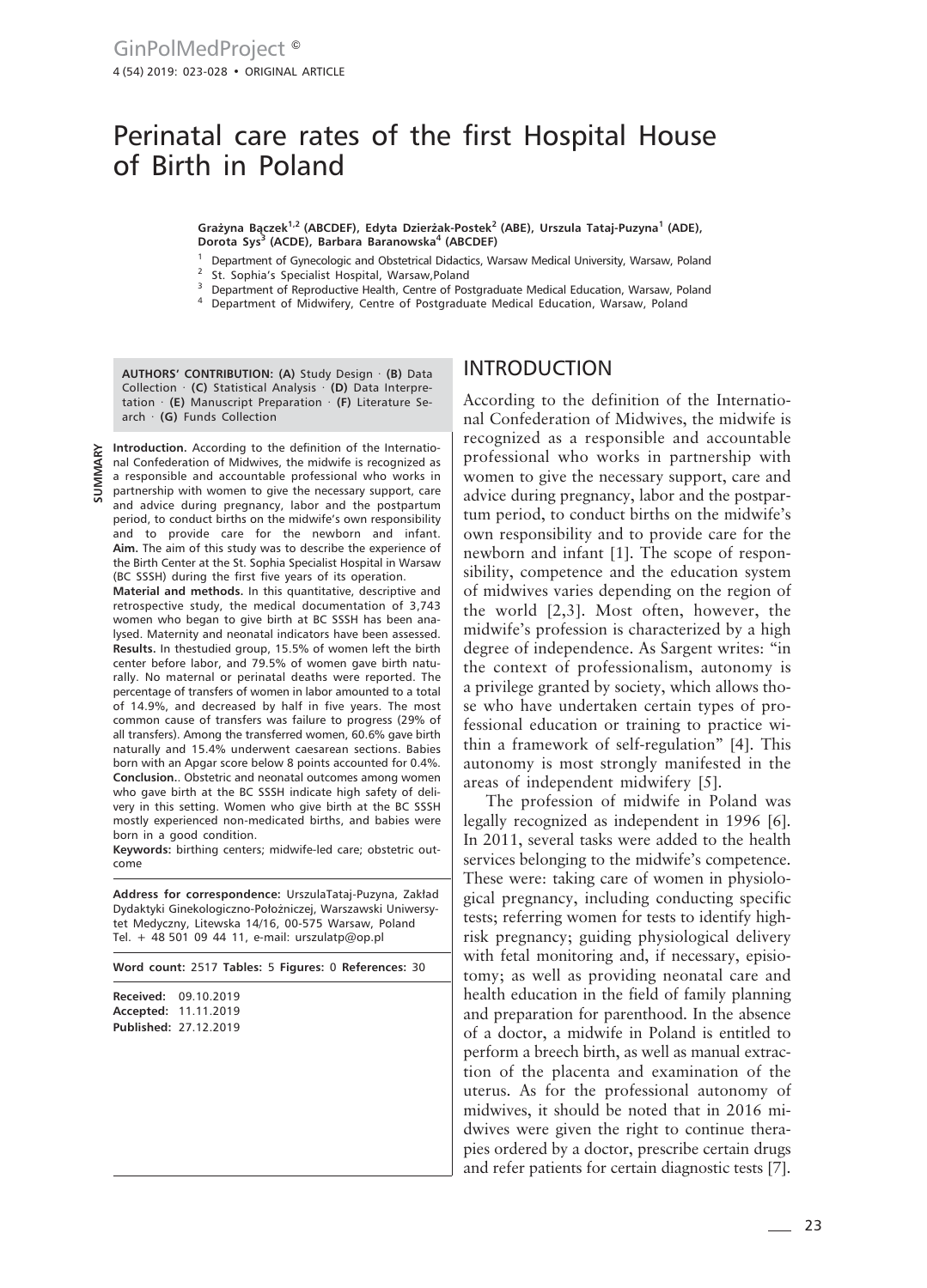Studies show that 70% of Polish midwives believe that they are well-prepared, both theoretically and practically, for providing holistic and independent care for women and their families, and they less often than midwives working in the United Kingdom declare that they are fit for independent practice of their profession [8].

Due to the growing medicalization of childbirth, normal vaginal birth is more and more often perceived as a high-risk medical event, requiring supervision and intervention [9]. This 'medico-technical approach' is mentioned as one of the factors limiting midwives' autonomy. Despite the fact that pregnancy and childbirth have become safer and perinatal mortality has decreased, the risk discourse associated with delivery has intensified [10]. The awareness of the risk of liability for adverse events during labor affects the processes of guiding childbirth, and the intensification of the risk discourse further reduces trust in the natural course of labor. This perspective has led to an increase in the participation of physicians and undermines the involvement of midwives in the normal birth.

The number of spontaneous vaginal births can be increased and the medicalization of childbirth can be reduced by promoting the independence of midwives and their participation in the care for women in labor [11]. The basis of the midwife's practice should be to ensure the safety of the mother and child, to respect the natural rights governing childbirth and to take into account the autonomy of women in providing professional and culturally sensitive care. The BC SSSH offers innovative and safe care focused on women. Obstetric practice based on continued care and delivery that is concentrated on women's needs creates conditions for both maintaining professional independence and providing the highest quality of service. Midwives' pursuit of autonomy is not an end in itself, because it serves to provide women with care at the highest possible level. As Dilova and Aleksandrova-Yankulovska write: "Centers of autonomous care by midwives have an impact on the promotion of normal deliveries for a healthy life start, on babies' development and eventually on family health and well-being" [2].

Pregnant women in Poland have the right to choose a place of childbirth where they feel safe and where health services are provided, both in hospital and non-hospital settings. Birth centers can exist within or outside hospitals. A midwife delivering a baby outside a traditional delivery room has a legal obligation to ensure the availability of personnel trained in resuscitation and intubation of newborns, to refer the woman and/or the newborn to the appropriate hospital ward with the appropriate reference level and to provide access to complete medical documentation from the delivery [12].

## AIM

The aim of the study was to collect data and assess the experience of the first five years of operation of the BC SSSA. Another aim of the study was to answer the research question of whether or not the birth center is a place conducive to safe and non-medicated childbirth in Poland.

## MATERIAL AND METHODS

The group studied in this quantitative, descriptive and retrospective study consisted of 4,428 women who were initially selected for delivery at the BC SSSH between 1 October 2012 and 31 December 2017. The study involved the analysis of detailed data collected in the medical documentation of 3,743 women in labor. These data referred to the assessment of obstetric outcomes (the mode of delivery, types and reasons for transfer, episiotomy and perineal tear) and neonatal outcomes (Apgar score).

The BC SSSH was founded in October 2012. Births delivered in the birth center account for 9.6% of all births that take place at the St. Sophia Specialist Hospital. The BC SSSH consists of three rooms for delivery with bathtubs and five rooms for postpartum stays, furnished in such a way to provide intimacy and resemble home conditions. Women stay in the midwife-led unit for about two days, in the absence of complications. The staff includes 25 midwives with at least five years of experience in the delivery room and a midwife coordinator. The same staff also works in the hospital Obstetric Unit. If a woman needs to be transferred from the center, she is taken to the Delivery Room or the Operating Room. Midwives may continue to accompany the woman in the Delivery Room or take the woman in labor to the operating room. The maximum number of births per day was six.

Initialeligibilityfor childbirth at the BC SSSH is evaluatedby midwives at 34–37 weeks of gestation or on the day of delivery. Exclusion criteria are maternal diseases (including diabe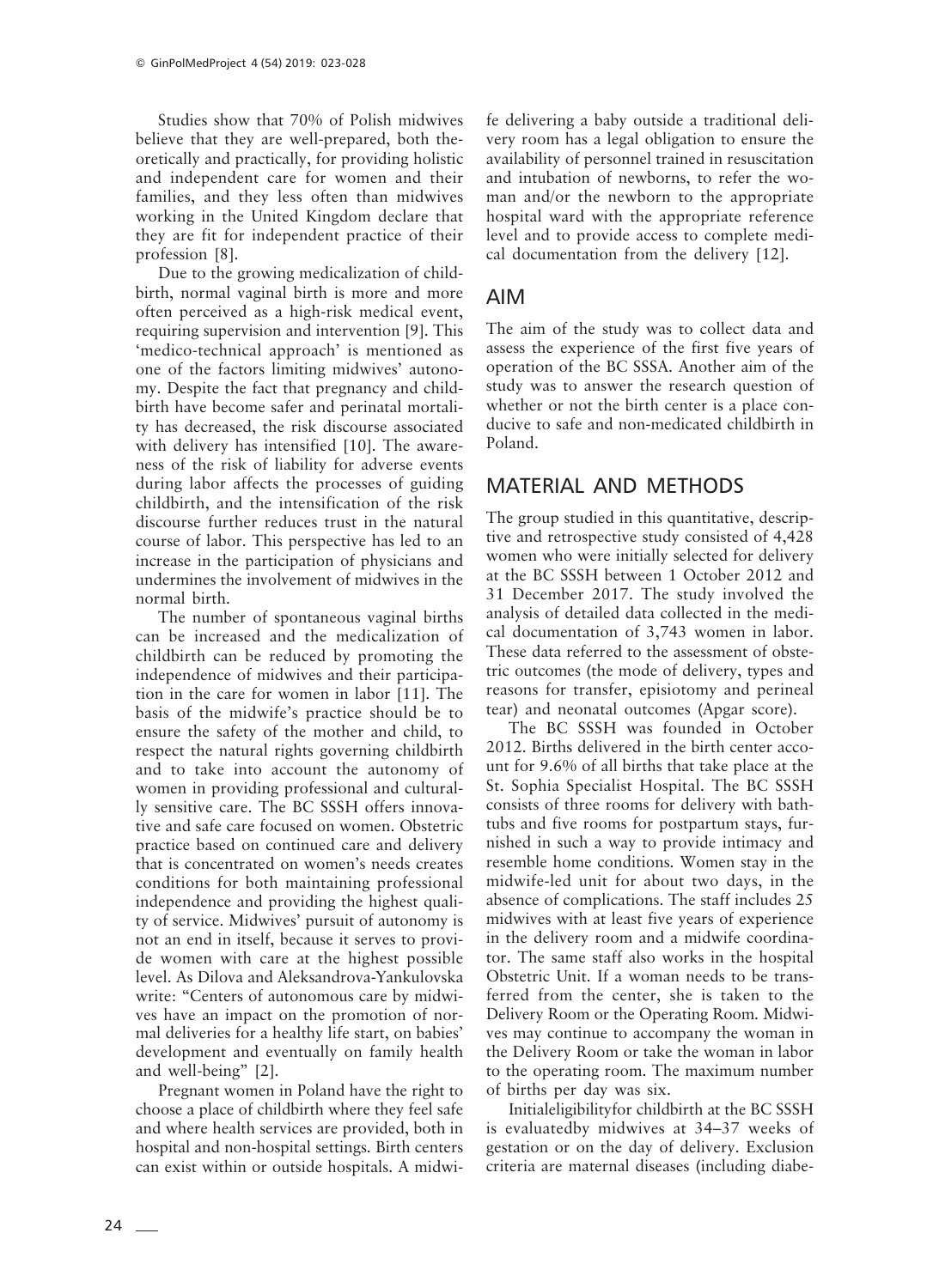tes, hypertension, heart disease and kidney disease), an eventful obstetric history, multiple pregnancies and age (over 43 years). The studied group consisted of women without an eventful obstetric history, in a normal pregnancy and aged 20–43 years. The highest parity was seven births.

The final selection (assessment) is made at the start of labor in the Admission Room. Women with normal blood pressure, spontaneous labor above 37 weeks of gestation in single pregnancy, with preserved fetal membranesor outflow of clear amniotic fluid, normal fetal position and correct (reactive) cardiotocography (CTG) recording are admitted.During delivery, oxytocin is not used to augment labor, and pharmacological anesthesia is not administered either.

The study was approved by the Ethics Committee of the Medical University of Warsaw (AKBE/232/2017).

## RESULTS

Over a period of five years and three months, 4,428 women were deemed eligible for delivery at the BC SSSH, and the level of antepartum exclusions was maintained at 15% (Tab.1.).

The number of births that started at the BC SSSH almost doubled in five years. The number of births that started and ended at the birth center is shown in Table 2. Primiparas accounted for 23.57–38.10% of women who gave birth at the BC SSSH in consecutive years, giving an average of 30.94% for all years. In relation to the number of women who were initially deemed eligible for birth at the BC SSSH, the transfer rate was 12.7%. The highest percentage of transfers was noted in the first year of the birth center's activity, and it decreased in the subsequent years. In the last assessed year of the birth center's activity, the number of women transferred during childbirth and after childbirth dropped by 8% compared to the early operation of the BC SSSH (Tab.2.). Natural births (births without induction of labor, epidural or spinal analgesia, general anesthesia, forceps or ventouse delivery, cesarean section or episiotomy) constituted almost 80% of all births (Tab.2.).

The main reasons for intrapartum transfers were failure to progress and fetal heart rate abnormalities (Tab.3.).

Most post-transfer births were vaginal (Tab.4.). The number of transfers ending with natural vaginal births, instrumental vaginal births and cesarean sections compared to the started deliveries were 9.06%, 0.91% and 2.30%, respectively.

The number of babies born with an Apgar score equal to or below eight was half a percent (Tab.5.).

## **DISCUSSION**

The BC SSSH is the first hospital unit in Poland led by midwives. It can be treated as an innovative nationwide venture. It is based on British and Scandinavian experience and offers an alternative place for giving birth to several hundred women a year.

Poland is one of the European countries that was not able to offer the possibility of giving birth in midwife-led units for many years. Despite the fact that the BC SSSH is located in the capital of the country, some women have to come 450 km to give birth. This also means that only one out of 16 provinces has a branch run by midwives [branches of the National Health Fund (*NarodowyFunduszZdrowia* – NFZ) in Poland are equivalent to NHS trusts in the United Kingdom]. This is incomparable

|  | Tab. 1. Number of women initially deemed eligible for delivery at the BC SSSH and the number of women |  |  |  |  |  |  |
|--|-------------------------------------------------------------------------------------------------------|--|--|--|--|--|--|
|  | leaving birth center care before labor (antepartum transfers)                                         |  |  |  |  |  |  |

| Year                                                                         | 2012-2013*                                          | 2014                 | 2015                 | 2016                 | 2017                 | Total                 |  |
|------------------------------------------------------------------------------|-----------------------------------------------------|----------------------|----------------------|----------------------|----------------------|-----------------------|--|
| Women<br>initially<br>deemed<br>eligible for<br>childbirth at<br>the BC SSSH | $N = 613$<br>$n$ (%)                                | $N = 872$<br>$n$ (%) | $N = 981$<br>$n$ (%) | $N = 966$<br>$n$ (%) | $N = 996$<br>$n$ (%) | $N = 4428$<br>$n$ (%) |  |
| Antepartum<br>exclusions                                                     | 124<br>(20, 23)                                     | 170<br>(19,50)       | 121<br>(12, 33)      | 162<br>(16, 77)      | 108<br>(10, 84)      | 685<br>(15, 47)       |  |
|                                                                              | * The period between October 2012 and December 2013 |                      |                      |                      |                      |                       |  |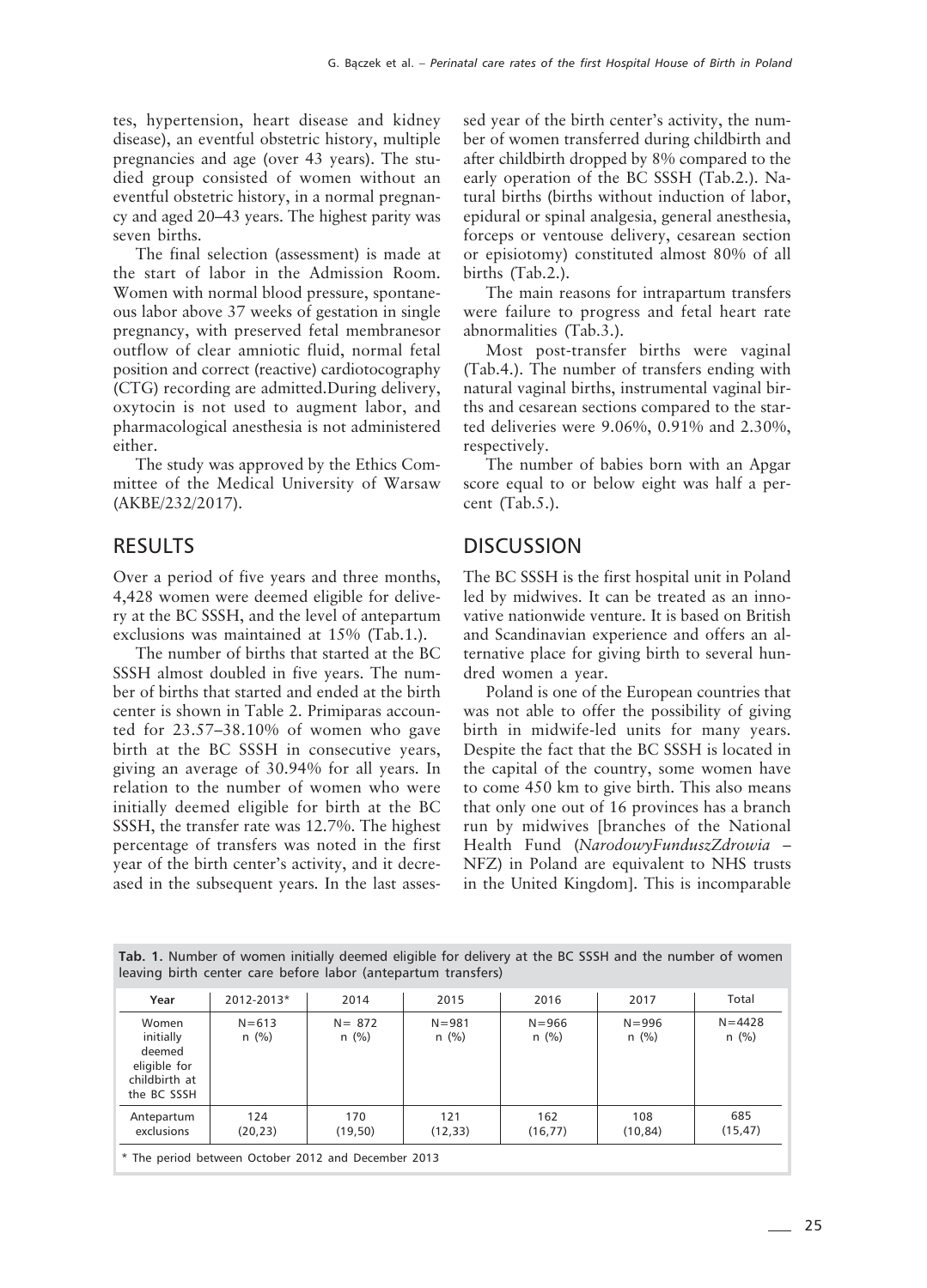with the British situation: a study on mapping midwifery and obstetric units in England shows that only 32 out of 134 trusts had obstetric units and no birth centers [13].

In Poland, about 380,000 babies are born each year, and births at the BC SSSH account for only 0.2%. The popularity of birth centers in Europe is variable [14]. In the United Kingdom, 14% of births take place in out-of-hospital or in-hospital birth centers [13]. In 2016 in England, where the number of deliveries per year is 774,000, there were 158 birth centers, and in the Netherlands, where 170,000 babies are born annually, there were 23 birth centers

| Year                                                                                                                        | 2012-2013*           | 2014                                                                     | 2015                 | 2016                 | 2017                 | Total                 |
|-----------------------------------------------------------------------------------------------------------------------------|----------------------|--------------------------------------------------------------------------|----------------------|----------------------|----------------------|-----------------------|
| Number of<br>births that<br>started at the<br><b>BC SSSH</b>                                                                | $N = 489$<br>$n$ (%) | $N = 702$<br>$n$ (%)                                                     | $N = 860$<br>$n$ (%) | $N = 804$<br>$n$ (%) | $N = 888$<br>$n$ (%) | $N = 3743$<br>$n$ (%) |
| Number of<br>transfers                                                                                                      | 97<br>(19, 84)       | 116<br>(16, 52)                                                          | 129<br>(15,00)       | 112<br>(13, 93)      | 105<br>(11, 82)      | 559<br>(14, 93)       |
| Number of wo-<br>men transferred<br>in phase I and II<br>of labor/Num-<br>ber of births<br>started at the<br><b>BC SSSH</b> | 72<br>(14, 73)       | 101<br>(14, 39)                                                          | 105<br>(12, 21)      | 93<br>(11, 57)       | 88<br>(9, 91)        | 459<br>(12, 26)       |
| Number of wo-<br>men transferred<br>in phase III and<br>of labor/<br>IV<br>Number of bir-<br>ths started at<br>the BC SSSH  | 25<br>(5, 11)        | 15<br>(2, 14)                                                            | 24<br>(2,79)         | 19<br>(2, 36)        | 17<br>(1, 91)        | 100<br>(2,67)         |
| Number of<br>births ended at<br>the BC SSSH                                                                                 | 417<br>(85, 28)      | 601<br>(85, 61)                                                          | 756<br>(87, 91)      | 711<br>(88, 43)      | 789<br>(88, 85)      | 3274<br>(87, 47)      |
| Number of<br>natural births                                                                                                 | 388<br>(79, 35)      | 538<br>(76, 64)<br>$*$ The period between October 2012 and December 2012 | 678<br>(78, 83)      | 640<br>(79, 60)      | 730<br>(82, 21)      | 2974<br>(79, 45)      |

**Tab. 2.** Number of births that started and ended, transfers and natural births at the BC SSSH

The period between October 2012 and December 2013

| Tab. 3. Reasons for intrapartum<br>transfers at the BC SSSH $(N=459)$ | <b>Reasons for transfers</b>                                                                                                                     | Total $N = 459$<br>$n$ (%)                                                             |
|-----------------------------------------------------------------------|--------------------------------------------------------------------------------------------------------------------------------------------------|----------------------------------------------------------------------------------------|
|                                                                       | Failure to progress<br>Fetal distress<br>Meconium staining<br>Premature rupture of membranes + oxytocin stimulation<br>Epidural request<br>Other | 133 (28.98%)<br>85 (18.52%)<br>81 (17.65%)<br>75 (16.34%)<br>58 (12.64%)<br>23 (5.01%) |

| Tab. 4. Mode of delivery after the<br>intra-partum and post-partum trans-<br>fer from the BC SSSH $(N=459)$ | Mode of delivery                                                       | $N = 559$<br>n(%)                         |
|-------------------------------------------------------------------------------------------------------------|------------------------------------------------------------------------|-------------------------------------------|
|                                                                                                             | Caesarean section<br>Instrumentalvaginal birth<br>Normal vaginal birth | 86 (18.74%)<br>34 (7.40%)<br>339 (73.86%) |

| Tab. 5. Obstetric and neonatal out-<br>comes of births that started at the<br>BC SSSH $(N=3.743)$ | Obstetric and neonatal outcomes                                                                               | $N = 3743$<br>n(%)                    |
|---------------------------------------------------------------------------------------------------|---------------------------------------------------------------------------------------------------------------|---------------------------------------|
|                                                                                                   | Episiotomies<br>Third- and fourth-degree perineal tears<br>Newborns having Apgar scores of 8 and $\downarrow$ | 300 (8.02%)<br>7(0.19%)<br>16 (0.43%) |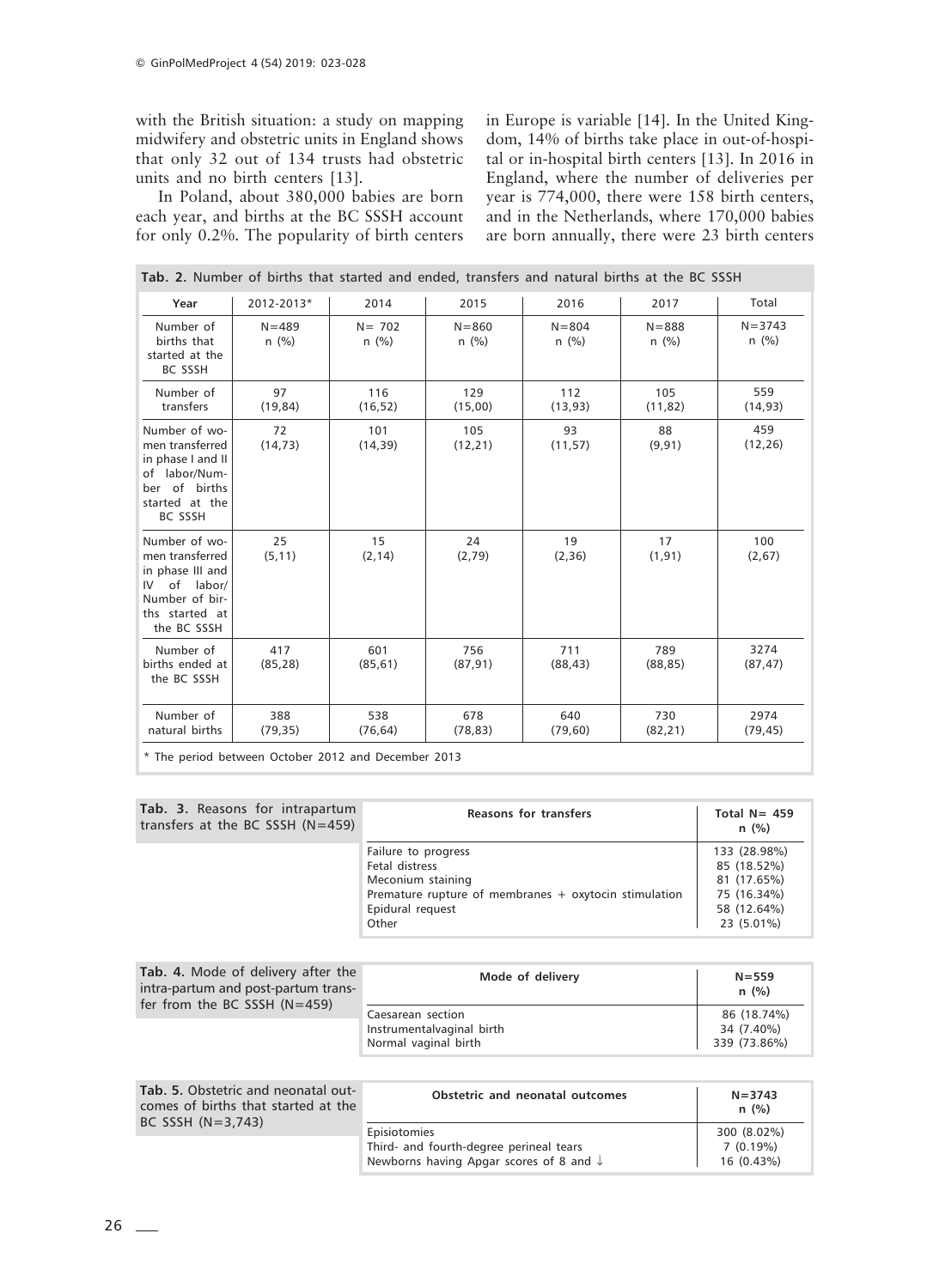[15]. In Sweden, the interest in childbirth at birth centers has decreased from 23–27% to 5% [16,17] in recent years.

The vast majority of women using the services of the BC SSSH were multiparas (70%), which differentiates these results from the English data obtained from a national prospective cohort study, where multiparas accounted for 50% of those giving birth at the Alongside Midwifery Unit [18]. This also differentiates the results from the findings of Morano et al. where, in turn, there were only 35% of multiparas [19]. This may result from the experience of multiparous women who, due to their experience of epidural anesthesia in previous deliveries, were afraidthat this would not be possible during a delivery at the birth center.

Normal vaginal births took place in 80% of women in labor, which is similar to the Birth-Placestudy result: 77.7% [20].

The eligibility for delivery at the BC SSSH is based on the "Model of care for a woman and child in the physiological perinatal period in non-hospital practice,"developed in preceding years [21]. The number of antepartum exclusions for both medical and non-medical reasons, i.e. the percentage of women leaving birth center care before labor,was 15.5%in our study, and this result is lower than that observed by Mahmood. In his study, it was 26.3% [22]. During the BC SSSH's operation, the number of exclusions has decreased, which may be related to greater awareness of women regarding admission conditions at thebirth center, the fact that women have become more determined and motivated to have a natural birth, as well as the greater confidence of midwives, who are less afraid to select women with potential risk factors for childbirth.

The percentage of women transferred in labor from the BC SSSH was 14.93%, which is similar to the result obtained by Morano et al. of 14.1% [19]. Other studies showed higher transfer values, ranging from 21% to 30% [18,23–26]. The decreasing number of transfers at the BC SSSH may result from the increasing confidence of midwives in their own abilities and the power of women, as well as the increase in midwife's skills. The main reasons for transfers at the BC SSSH were failure to progress, fetal distress and meconium staining, which is consistent with the results described by other authors [23–25].

In our study, 12.6% of women expressed the need for epidural anesthesia and similar results were obtained by other authors. The findings

of Morano et al. were significantly lower, as only 4.5% of women required transfer due to their wish for epidural anesthesia [19]. In the consecutive years, the number of women transferred from the BC SSSH due to their need for epidural anesthesia diminished. This may be related to the greater fluency of midwives in the use of non-pharmacological methods of pain relief.

In our study, there were 8% of episiotomies, which is lower than the value reported by other authors: from 12.6% to 64.9% [19,20,25,27– 29]. This result is also significantly lower than the national average shown in "A report on the monitoring of maternity wards," which amounted to 55% [30].

Third- and fourth-degree perineal tears constituted a low complication rate (0.2%), which resembles the result obtained by Prelec[27] and is lower than that described in the Birthplace in England study, where the complication rate was 3.2% [18,20].

Newborns were born in a good condition, and the number of babies with a low Apgar score was lower than half a percent.

In our study, most post-transfer births were vaginal births,no instrumental deliveries were needed. The number of cesarean sections compared to the started deliveries was 2.2%, which is lower than the results presented by Brocklehurst et al., where cesarean sections constituted 4.4%, Bernitz et al. (5.8%) and Morano et al. (6.1%). The percentage of instrumental births (0.9%) is similar to the results of Morano et al. (1.0%), but lower than those of Brocklehurst et al. (9.13%) and Bernitz et al. (10.4%) [19,20,26].

This is a descriptive study, therefore we cannot claim that childbirth in birth centers brings better obstetric results. Women who are eligible for birth in a birth center are a particularly healthy group of women, unburdened by risk factors, such as age or complicated obstetric history.

As an increasing number of women are interested in giving birth at the BC SSSH, and midwives want to work in this kind of setting, it is possible to create alternative thinking about childbirth and give women in Poland the opportunity to choose a place for childbirth. More birth centers are planned to open in the near future.

#### **CONCLUSIONS**

The BC SSSH opens up new possibilities for choosing a place to give birth for women living in Poland. High medicalization of perinatal care